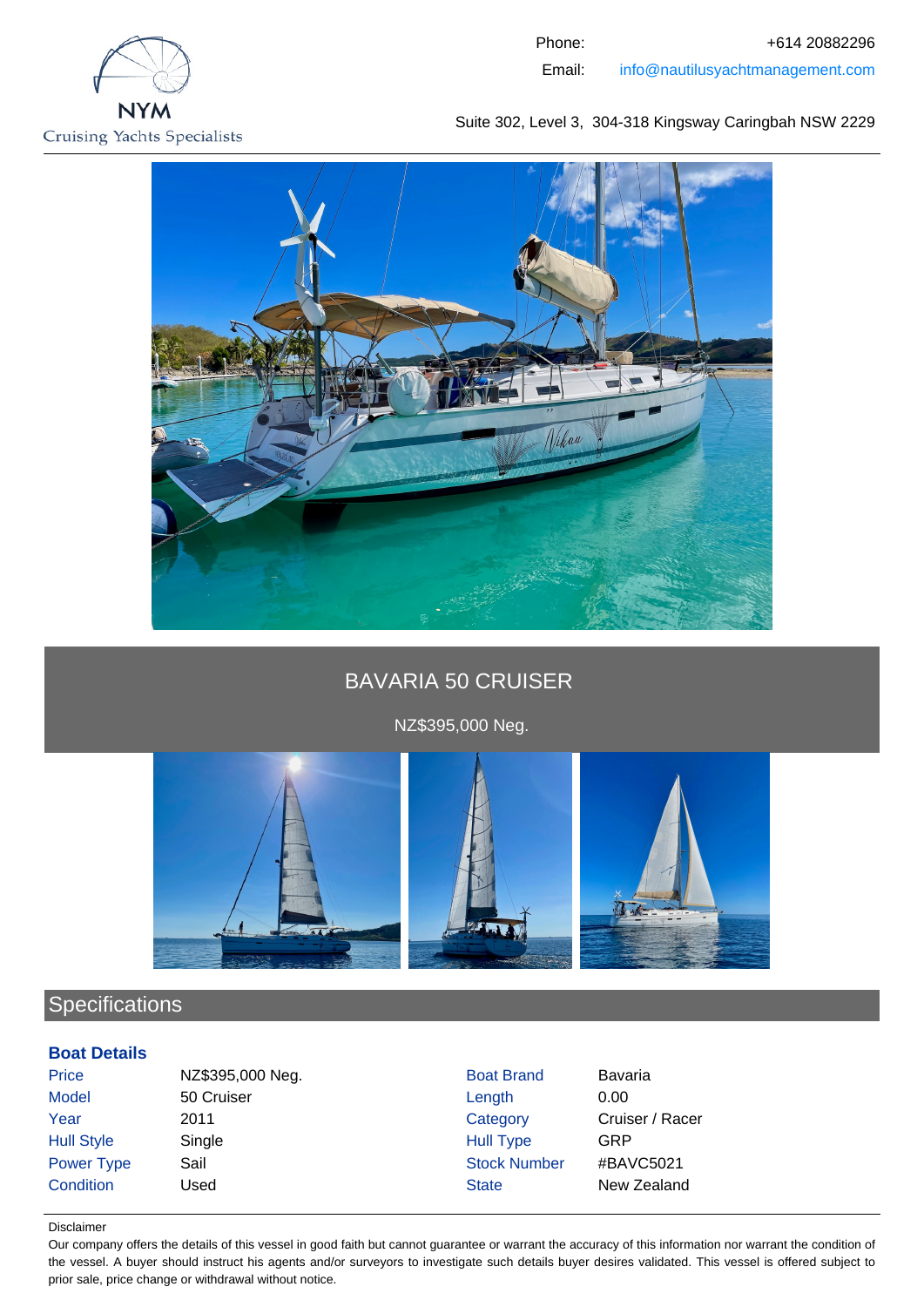

Phone: +614 20882296 Email: info@nautilusyachtmanagement.com

**Cruising Yachts Specialists** 

Suite 302, Level 3, 304-318 Kingsway Caringbah NSW 2229

Suburb Auckland **Engine Make** 

Our company offers the details of this vessel in good faith but cannot guarantee or warrant the accuracy of this information nor warrant the condition of the vessel. A buyer should instruct his agents and/or surveyors to investigate such details buyer desires validated. This vessel is offered subject to prior sale, price change or withdrawal without notice.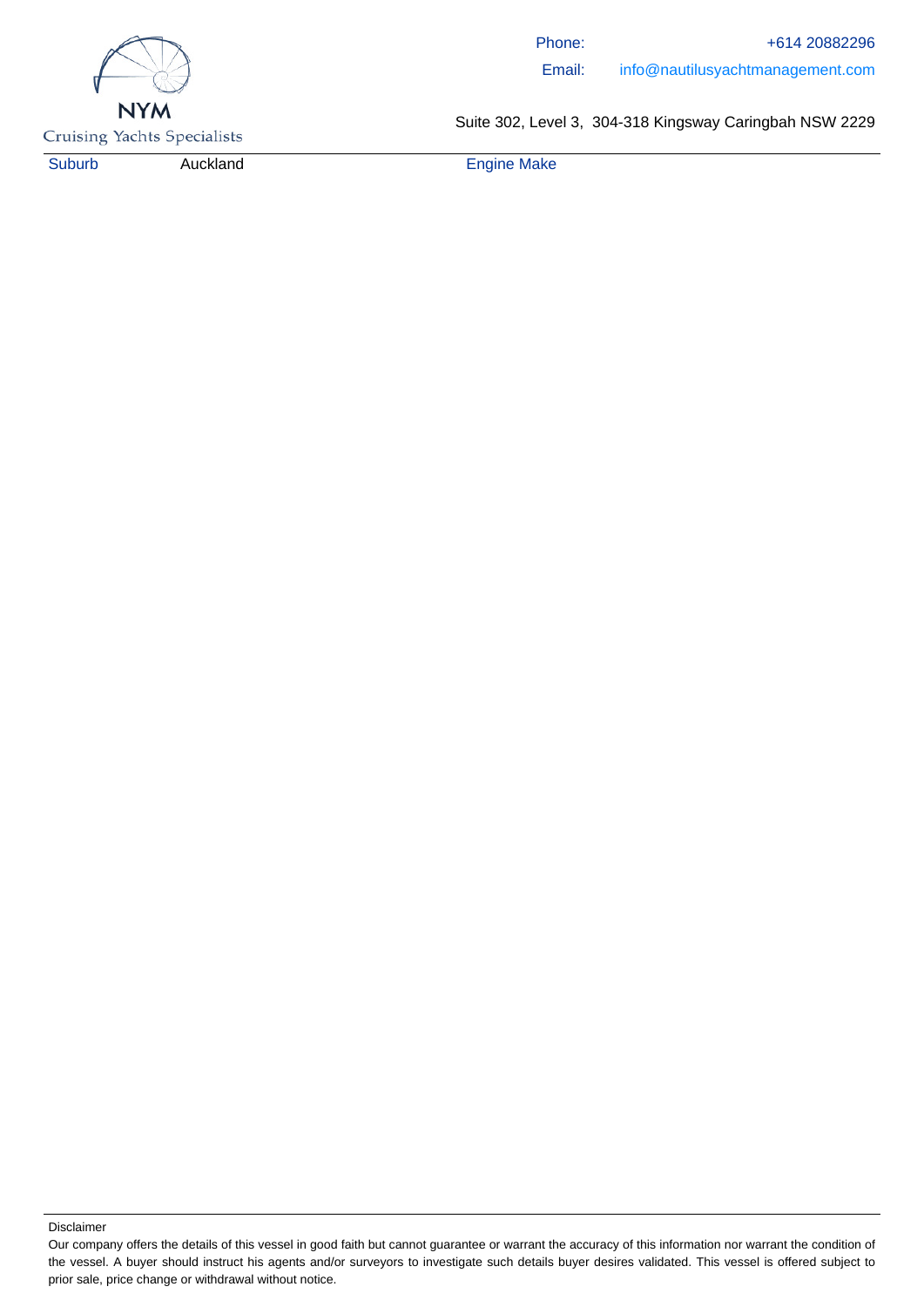

#### **Description**

NIKAU HIGHLIGHTS

NZ TAX PAID

NOW IN NZ - AUCKLAND

RARE 5 CABINS VERSION, ASTONISHING LAYOUT WITH VERY GENEROUS LIVING AREAS

DESIGNED FOR EXTENDED CRUISING AND FAMILY LIVE-ABOARD WITH AMPLE STORAGE THROUGHOUT AND IMPRESSIVE USE OF SPACE

SET UP FOR CRUISING AROUND THE WORLD AND SOLD TURN-KEY

EXCELLENT PRESENTATION WITH EXTENSIVE UPGRADES 2018-2020

OUT OF WATER INSURANCE SURVEY NZ 2021

FULL RIG CHECK NZ 2021

COMPLIANT WITH STRINGENT NZ CAT 1 OFFSHORE CERTIFICATION

FULL ENGINE OVERHAUL JUNE 2020 IN NZ WITH NEW SAILDRIVE

EXTENSIVE RANGE OF CRUISING ELECTRONICS. ALL NEW 2018

IRIDIUM GO! WITH EXTERNAL ANTENNA.

WESTERBEKE 6KVA GENERATOR NEW 2018

ALL NEW BATTERIES 2020

600 W SOLAR PANELS

DUOGEN WIND AND HYDRO GENERATOR NEW 2018

NEW WINDLASS 2017

RUNNING RIGGING REPLACED BETWEEN 2018- 2021 AS NEEDED

MANY ITEMS OF RIGGING AND DECK HARDWARE REPLACED BETWEEN 2018-2021

3.1M TENDER WITH ALUMINIUM FLOOR AND 20HP HONDA 4 STROKES (HONDA) NEW 2018

ALL NEW ITALIAN-STYLE UPHOLSTERY 2018. GREAT QUALITY AND IN BEAUTIFUL CONDITION

Our company offers the details of this vessel in good faith but cannot guarantee or warrant the accuracy of this information nor warrant the condition of the vessel. A buyer should instruct his agents and/or surveyors to investigate such details buyer desires validated. This vessel is offered subject to prior sale, price change or withdrawal without notice.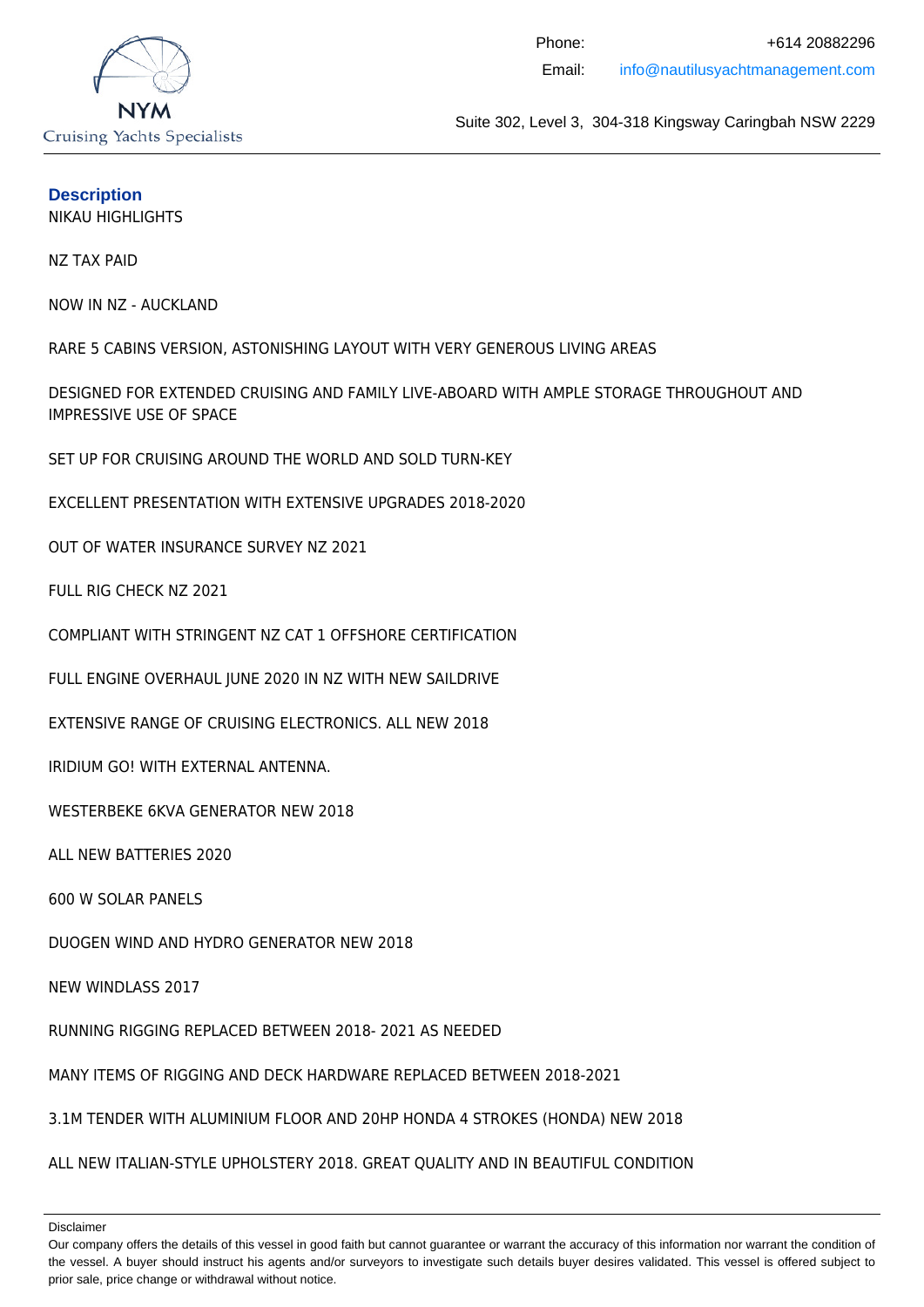

### IMPRESSIVE INVENTORY

-----------

The Bavaria Cruiser range is specifically designed for serious travel. Unlike other models crafted for specific purposes, such as racing or coastal cruising, the Cruiser Range lives up to its expectations and to provide cruising families with everything one could wish for.

This stunning Bavaria 50 Cruiser is strong but responsive, easy to sail for a novice and / or short handed, yet impressive to put through her paces for someone who wants a fast, nimble yacht. The exterior is eye-catching, the finishing meticulous and special attention paid to reinforcing key-structural points of the hull and deck hardware to prepare the yacht for serious offshore conditions.

The interior is simply stunning. Sober, uncluttered lines with luxurious, modern touches, abundance of light, ventilation and open space while also providing a safe home on the ocean whether cooking or moving about the boat in offshore conditions.

Testimony to its design and build, the Bavaria 50 Cruiser'Nikau' has sailed over 20,000 miles and does not have a wrinkle to show for it. From the Med to NZ and back again to Fiji, she has been the happy home of the Robbins family of 5 since May 2017. With the original plan to continue on towards Japan,'Nikau'was extensively updated again in NZ in 2020. Unfortunately, with fast growing children and delays imposed by Covid travel restrictions the plan was abandoned for now and the family decided to give another family like them the chance to begin their life on the water in the best on a yacht that they are infinitely proud to pass on in beautiful condition and with everything at hand to make yourself at home right from the moment you stop aboard.

For more information or to organise an inspection please contact our friendly team at Nautilus Yacht Management. We would be delighted to assist you in every way and to help you make your cruising dream come true. Our agency specialises in cruising yachts and is very involved with the cruising community. We can answer all your questions regarding offshore purchase, import, registration, etc. and help you at every stage of this exciting journey!

#### A WORD FROM THE OWNERS:

"Like many people we began dreaming of quitting the rat race and sailing away with our family on a world-wide adventure. This dream became reality for us when we purchased Nikau in May 2017 and flew from New Zealand to Sardinia in Italy to begin our adventure with our family of five. We have recorded our journey from the start on our You Tube channel Sailing Nikau so you can follow her adventures there as well. We started with two seasons in the Mediterranean exploring firstly Italy then Greece, we completed many additions and upgrades over that first winter then we were off to explore Turkey, Crete, Malta and Tunisia finishing in Spain before crossing the Atlantic to do three months in the Caribbean. In May 2019 we crossed from Panama to the Pacific having a fantastic season exploring French Polynesia, Cook Islands, Niue and Tonga before returning to New Zealand in October 2019. We completed more upgrades and additions in New Zealand over 2020 including a full new AGM battery bank, new sail drive and complete engine overhaul. We then had to complete New Zealand's Category 1 safety certificate to leave New Zealand again which included more additions and upgrades including a storm sail, all new flares and more safety gear. Nikau is fully equipped and ready for cruising anywhere in the world! We have loved this last season here in Fiji, with 333 islands it is the perfect place to begin a cruising adventure, there's so much to see and do right

Our company offers the details of this vessel in good faith but cannot guarantee or warrant the accuracy of this information nor warrant the condition of the vessel. A buyer should instruct his agents and/or surveyors to investigate such details buyer desires validated. This vessel is offered subject to prior sale, price change or withdrawal without notice.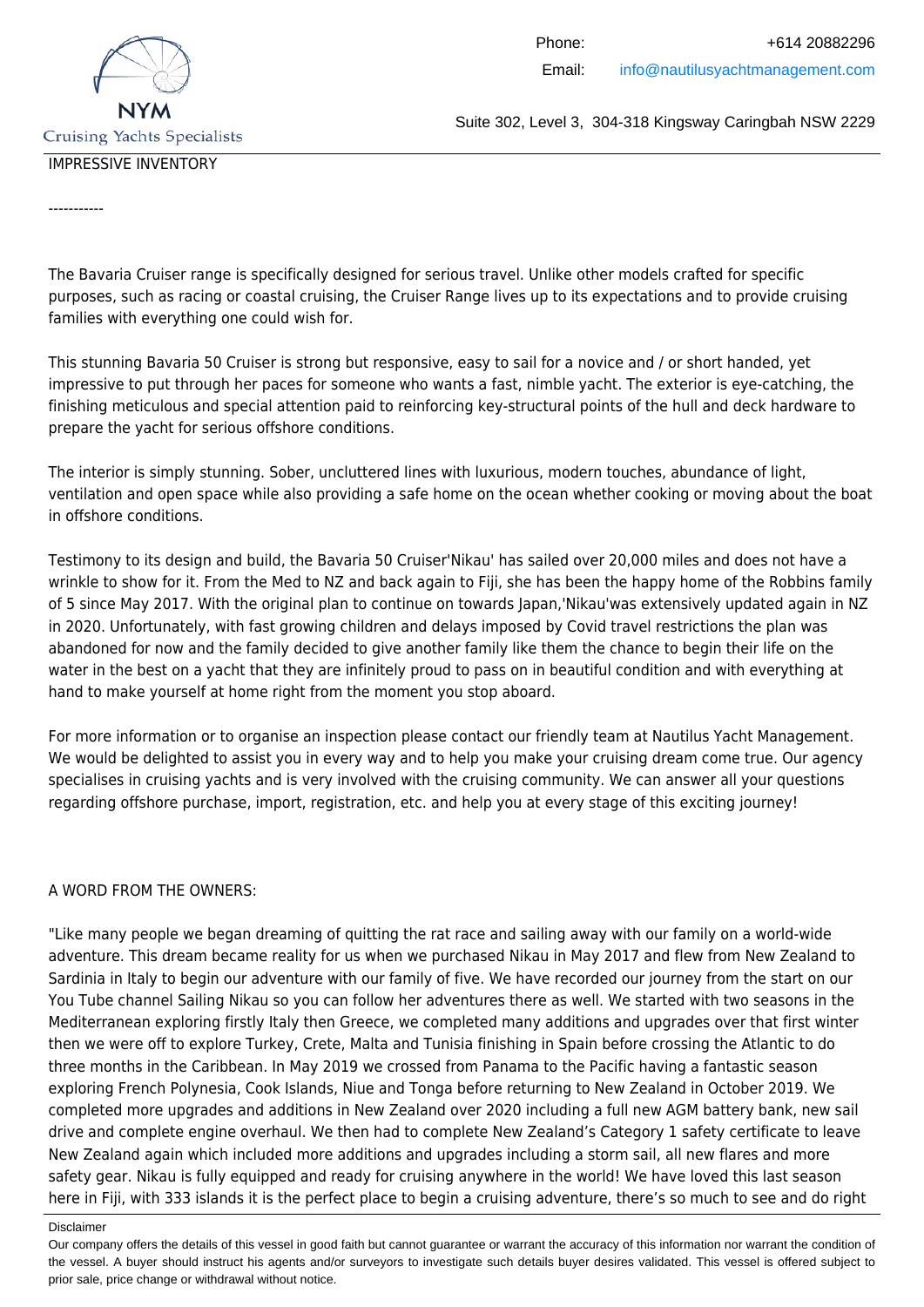

here in Fiji plus it is the perfect jumping off point to many more locations such as Vanuatu, New Caledonia, Australia, New Zealand or Asia. After five years cruising and seeing so much of the world we feel it is time to let another family enjoy her so we can focus on new projects and also allow our teenagers to complete their last high school years in New Zealand.

What do we love about Nikau? So much!! One of the key reasons we chose Nikau was for her quality German design and the five-cabin layout. Having a family with three children moving from a house into a small space such as a boat we felt it was important for each child to have their own cabin, as well as this we wanted to have a spare cabin so friends and family could join us. This strategy has worked so well, Nikau sleeps 12 and we have had many happy holidays with other families aboard without getting in each other's way or feeling cramped, we also have hosted many dinner parties for other cruisers, Nikau is a go-to boat for get-togethers as both her cockpit and salon are very spacious compared to other monohulls, easily sitting 12 around the dining table for shared meals. We get a lot of compliments about how light and roomy she is below deck, this is due to the generous beam (4.95m) and the abundance of hatches to let in both light and breeze (essential in the tropics). Nikau has a lovely colour scheme of white walls and ceilings with light wood floors, doors and detailing, cream upholstery and slate grey galley benchtop, a timeless combination that always feels bright and modern. The other thing you will notice about Nikau is her generous height proportions, as a German design this is the perfect boat for tall people (we ourselves are quite short but enjoy the extra space anyway), many boats are very limited in height which can be a major frustration for those looking to purchase a liveaboard yacht and not often noticeable in the photos, we always have tall visitors commenting on how they don't have to duck through the doors like they do on their own boats! We actually have been so impressed with the quality of materials used by Bavaria to make this comfortable cruiser, even though we have owned her for five years she still looks as good as the day we bought her, quality fittings, wood work and an exceptionally practical layout make living on Nikau so enjoyable.

Another major drawcard for us in purchasing Nikau was the fold-down swimming platform at the back, this large platform is so practical for getting on and off the boat, swimming and fishing, it was one of our 'must have' items when purchasing a yacht and we are so glad we have a boat with this feature, it makes the cockpit like an outdoor living room leading to your own infinity pool wherever you may be in paradise! Some of our additions to Nikau such as the washing machine, generator, water maker and wind/hydro power generation have really added to the quality of our cruising lifestyle. We can literally live off-grid for months at a time as we can create our own power and water wherever we are with no need to forgo normal modern conveniences such as doing laundry or using the toaster and kettle - things you take for granted in land-based life but are luxuries not included in many cruising yachts! Nikau also has the luxury of three inside bathrooms including two indoor showers and one outdoor shower, this means no one is fighting over using the bathrooms and we can give our guests their own ensuite (no need to give up our own ensuite or share with the kids). This is another great feature not often found in monohulls or even in catamarans many of whom seem to have to use their bathrooms for extra storage, we have no such issues on Nikau with plenty of storage from the large lazarette and under cockpit seats to under beds, behind seats, cupboards and wardrobes in every room, we have so much storage that there are some spaces still empty despite living on here for 5 years!

Aside from all the internal features Nikau is also a pleasure to sail, she cruises comfortably with an average 6-7 knots in most winds and 8-9 knots in more windy conditions (Nikau loves wind and out performs yachts of similar size in any wind over 15 knots)! With a recent rig report, sails and sheets that were new in Greece 2018 and quality Selden parts for the mast, boom, furler and tackle we have confidently sailed Nikau halfway around the world and in all weather conditions including winds up to 50 knots, she handles rough weather beautifully, we just reef in the main and genoa and let the autopilot do the work a lot of the time, all new Raymarine radar, plotter, sonar, Vesper AIS and Iridium Go mean we have the most up to date weather info and can also watch our track and make adjustments using the Ray Remote app on our phone or ipad from down below in stormy conditions or on night watch. Her Bruce Farr design means she has the perfect balance between comfortable cruiser and still being able to achieve efficient

Our company offers the details of this vessel in good faith but cannot guarantee or warrant the accuracy of this information nor warrant the condition of the vessel. A buyer should instruct his agents and/or surveyors to investigate such details buyer desires validated. This vessel is offered subject to prior sale, price change or withdrawal without notice.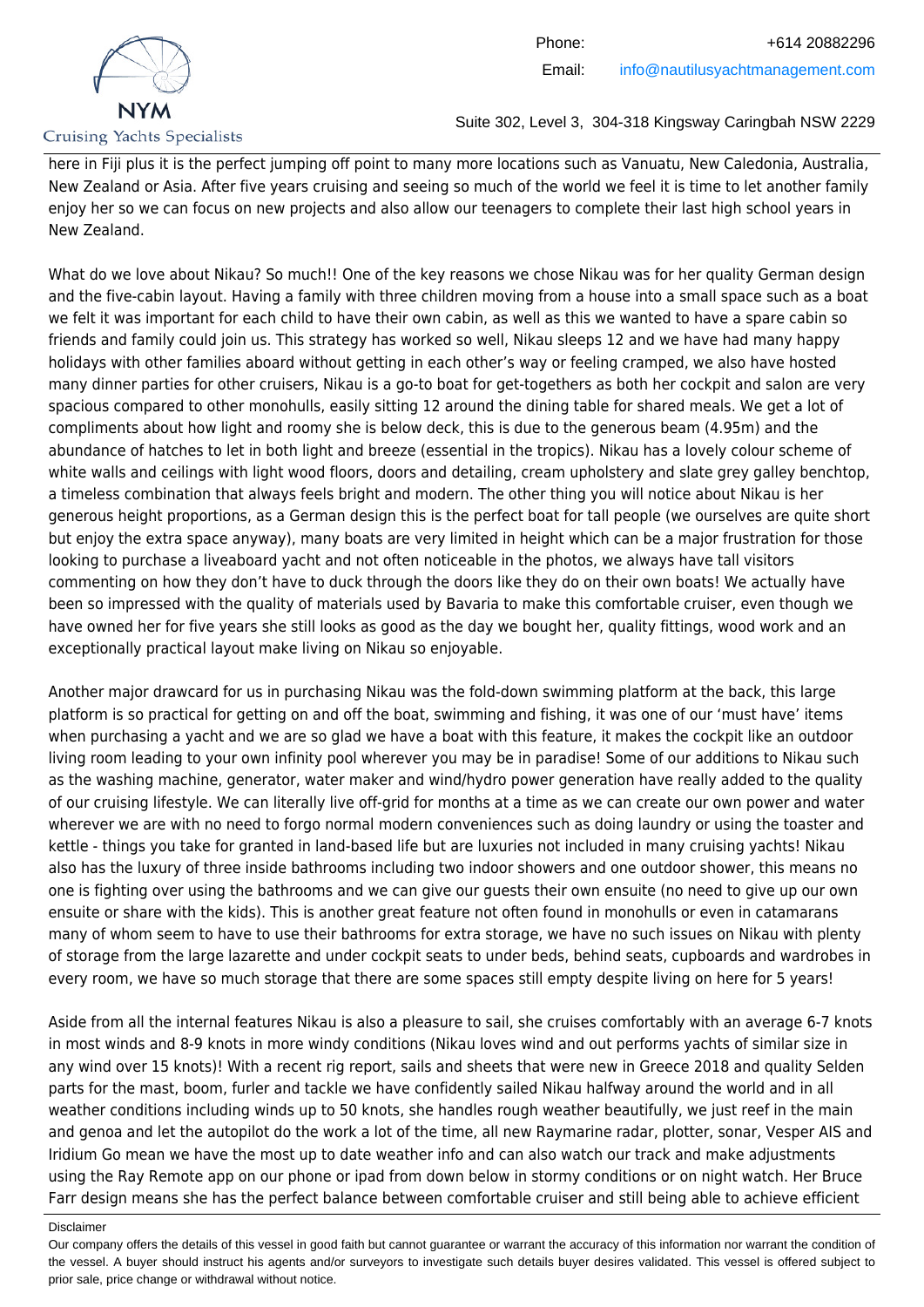

sailing speeds and excellent angles upwind.

All in all Nikau is a proven bluewater cruiser, a turn key yacht with masses of upgrades just ready and waiting to take her new owners on some fantastic cruising adventures, while it will be sad for us to say goodbye to such a beautiful boat that has faithfully taken us thousands of miles, we also realise that boats need to be used to stay in top condition and that's why we would rather pass her on to a new family now, when she is ready for you just to walk on and sail away into your own dream trip!"

#### NIKAU'S SALON:

Most people coming into Nikau's salon for the first time say something like "Wow, there's so much room and it's so light". Unlike many monohulls which are cramped and dark down below, Nikau is extra wide and high and has many windows, the central salon has 3 large opening hatches, 5 smaller opening hatches, 4 smaller side opening windows and another 4 smaller windows at eye level to appreciate the views of the bay, and the hatches are cleverly placed to capture both light and breeze. All windows have Ocean Air blinds for shade and privacy and all opening hatches have dual sliding blinds that can either be a solid blind or an insect screen, letting in breeze while keeping out insects is essential on cruising yachts, a small detail missing on many older boats but one we have been thankful for many times!

Nikau has a lovely colour scheme of white grooved board walls and moulded ceilings with light wood floors, doors and detailing, stainless steel grab rails, cream leather-look upholstery (new in Greece 2018) and slate grey galley and bathroom benchtops, a timeless combination that always feels bright and modern.

Wooden dining table that can lower to a bed to sleep extra guests. This generously sized dining table (900mm wide by 1600mm long) is surrounded on all four sides by padded seating and comfortably fits 12 people. There's plenty of storage behind and under each seat as well as 5 upper cupboards. The house batteries are also located under the forward seats.

Above the forward seats is a Samsung TV with HDMI cable which can be connected to your laptop and hard drive for family movie nights. We also use the TV for our PS4 which can be included as an extra with games if requested before the end of August.

Wooden navigation desk with top opening, currently mounted here is an iMac desktop computer that can be included as an extra if required. Also in this area is the Raymarine VHF (replaced for new 2018), bookshelf and switchboard with switches for Victron Multiplus inverter/charger, generator start switch, mounted Iridium Go that is hardwired to external antenna and Pioneer sound system with Bluetooth connected to internal speakers. In the upper cupboard here is located the Vesper AIS system installed 2018 as well as spare Nav lights, batteries, multimeter reader and large floating torch.

Designer indirect-lighting under upper cupboards along both sides of the salon, sidelights for reading either side of the TV and overhead LED lighting, various lighting options for creating the right mood.

#### THE GALLEY:

An efficient "U" shaped kitchen, with the triple burner gas range joining the two legs, the leg facing the cockpit is 1.15 meters and features double sinks with a pullout tap (new April 2021), and the leg facing the salon is identical in size but has a large drop-down in bench fridge and under bench standing fridge with mini freezer (new April 2021). There is also a large plugin freezer in the bunk room available as an extra. In the circulation area between the

Disclaimer

Our company offers the details of this vessel in good faith but cannot guarantee or warrant the accuracy of this information nor warrant the condition of the vessel. A buyer should instruct his agents and/or surveyors to investigate such details buyer desires validated. This vessel is offered subject to prior sale, price change or withdrawal without notice.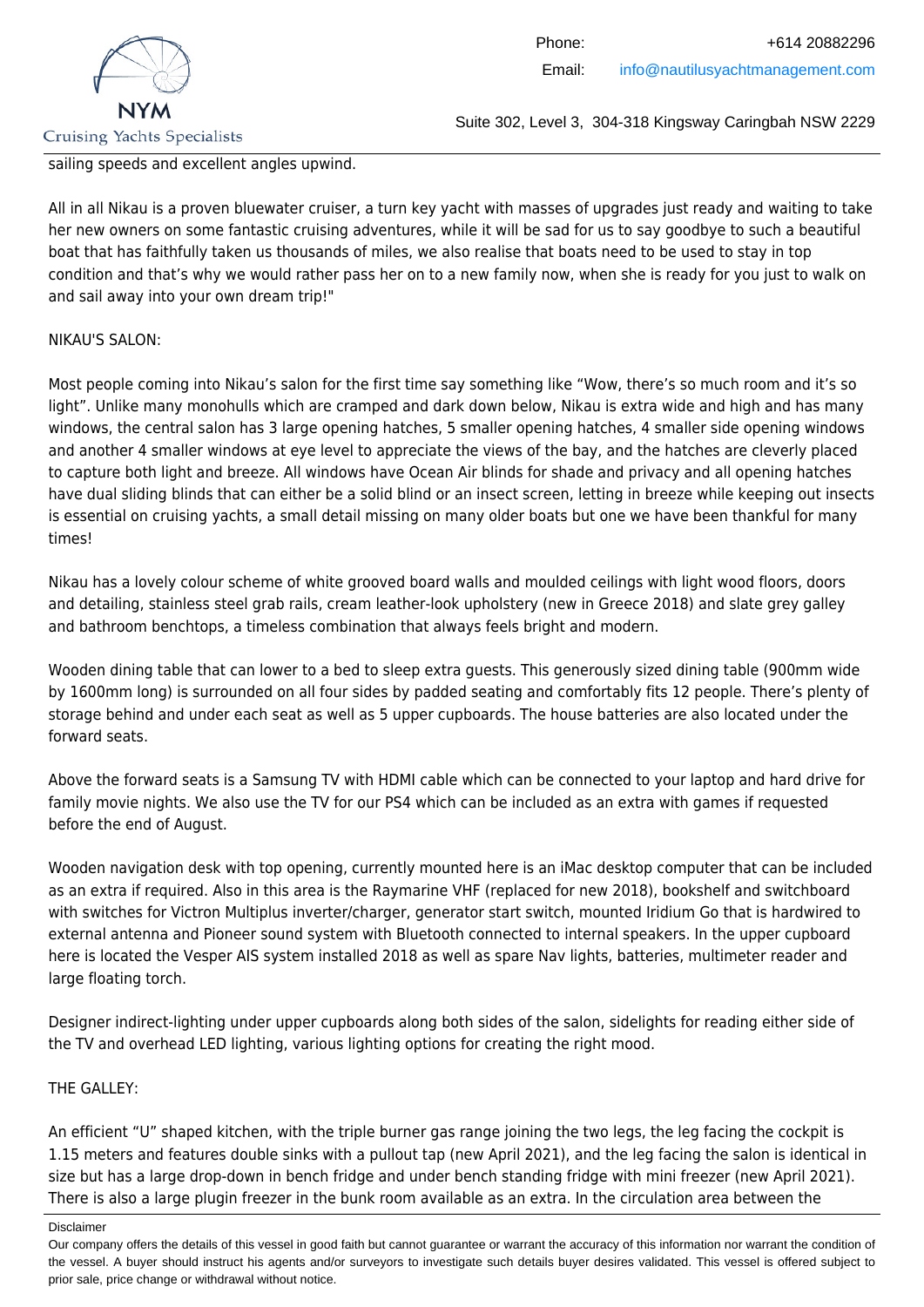

**Cruising Yachts Specialists** 

Suite 302, Level 3, 304-318 Kingsway Caringbah NSW 2229

kitchen and the pantry is a large storage area in the floor. The stove is gimbled and stainless steel grab rails run the length of the kitchen making cooking easily possible on passage.

Gimbled gas oven with 3 burner top.

Dometic fridge/freezer (new 2021) and large in bench drop-down fridge.

Double stainless steel sink with single lever mixer faucet with spray or solid flow options, pull out for extra length (new 2021)

Under-sink Jabsco water filter (replaced with new April 2021)

Separate garbage bin under sink cupboard.

Generous stowage space in 4 shelf lockers, 2 cutlery drawers and 3 under bench cupboard compartments.

THE COCKPIT:

Large fold-down swimming platform (2.3m by 1.1m), swimming ladder that fits into stainless steel slots on platform.

Hot/Cold shower next to the swim platform.

Large teak dining table 450mm by 1100mm with drop down sides that can be lifted up to create an 1100mm square table with surrounding cushioned bench seating (made new in Italy with quality materials 2017). Can easily seat 6-8 people for meals.

Teak floors in cockpit, on swim platform and on cockpit seats.

Two large bench lockers under cockpit seats for storage, currently contain spare anchor, 3 x 20litre petrol jerry cans, large dive bag with dive gear, 3 x dive bottles and 3 x dive BCD's, dive gear available to purchase as extras as well as dive compressor currently stored in bunk room.

Dinghy outboard crane and hardwood boards for outboard placement during passage.

2 x rod holders for trolling for game fish, two x game fishing rods and reels available as extras.

Duogen wind and hydro generator.

Blue Accent Lights x 2 under swim platform, need replacement as not currently working but wiring and mounting in position so will be an easy replacement. Switch next to anchor and motor controls next to starboard helm.

Large bimini for excellent shade cover with clear panels for sailing (under velcro covers so can be total shade as well), four Solbian flexi solar panels are mounted on top of the bimini.

Large sprayhood with three clear panels, centre one can be rolled up for better visibility or to allow breeze to flow. Sprayhood and bimini were new in 2018 but the New Zealand winter was hard on them and these (along with the sail bag) were next on our replacement list, still functioning fine just looking a little tired with the odd mould spot that we were unable to clean off.

Our company offers the details of this vessel in good faith but cannot guarantee or warrant the accuracy of this information nor warrant the condition of the vessel. A buyer should instruct his agents and/or surveyors to investigate such details buyer desires validated. This vessel is offered subject to prior sale, price change or withdrawal without notice.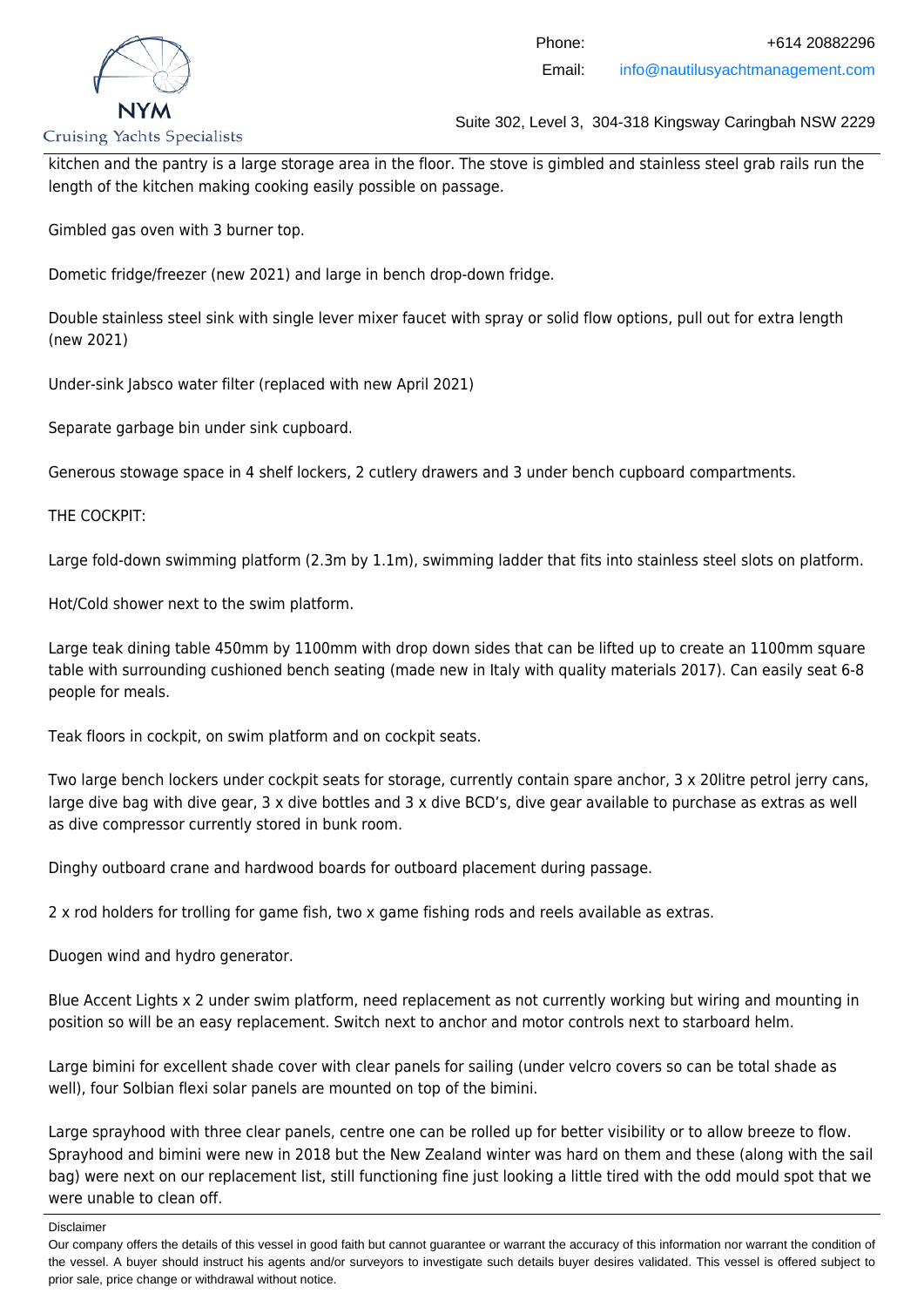

#### ACCOMODATION:

### MASTER AFT CABIN (PORT SIDE):

This is a double cabin with queen size bed, shelf and wardrobe (including 3 shelves and hanging space) it is identical in size to the starboard cabin but used for the master as the adjoining bathroom has a shower as well as head and sink (port side cabin has no shower just head and sink).

Extra storage in 3 lockers below the bed and behind bedhead under cockpit (currently used to store jerry cans for diesel for long passages).

Small seat with cushion at the head of the bed under wardrobe with storage underneath as well.

Switches for generator and engine batteries are located at the foot of the bed. The generator through-hull and battery are both located under this bed, also stored here currently are emergency grab bag, life jackets, jack lines and Category 1 first aid kit as well as spare ropes.

LED Overhead and ambient lighting, reading light over the bed.

Hatch with mosquito screen as well as two opening side windows for excellent airflow from all directions.

Hanging hooks behind cabin door and in ensuite for towels. Electrical Outlets on bed shelves and in the ensuite cupboard (ideal for hair drying) Ensuite has a manual Jabsco toilet with large 100 litre holding tank

Ensuite includes 320mm by 440mm mirror, white moulded one-piece sink, with mixing faucet, counter space in grey on each side of sink and open shelf behind, over sink is a double storage cupboard with wooden doors and one shelf in each cupboard.

1 towel hook

Overhead shower, detachable to hand-held operation and full length glass splash door that folds out to protect items around sink getting wet during showering.

Shower drain pumps with Jabsco filters and switch to drain, hardwood drain board (500mm square) in shower space.

Ensuite has two doors, one internal access from master cabin and one that accesses directly from salon so this bathroom can be used for visitors to the yacht without them having to walk into the cabins.

### AFT GUEST CABIN (STARBOARD SIDE):

A mirror image of starboard side cabin with the exception of the ensuite does not have a

shower, ensuite of this cabin does have larger mirror at 560mm by 700mm and extra hanging hooks.

Currently stored under this bed is the stainless steel & wooden passerail (new 2017), oil pump and storage canister device for easy oil changes, spare ropes and spare engine and generator parts, a spare water pump and spare filters for watermaker and dive compressor.

Our company offers the details of this vessel in good faith but cannot guarantee or warrant the accuracy of this information nor warrant the condition of the vessel. A buyer should instruct his agents and/or surveyors to investigate such details buyer desires validated. This vessel is offered subject to prior sale, price change or withdrawal without notice.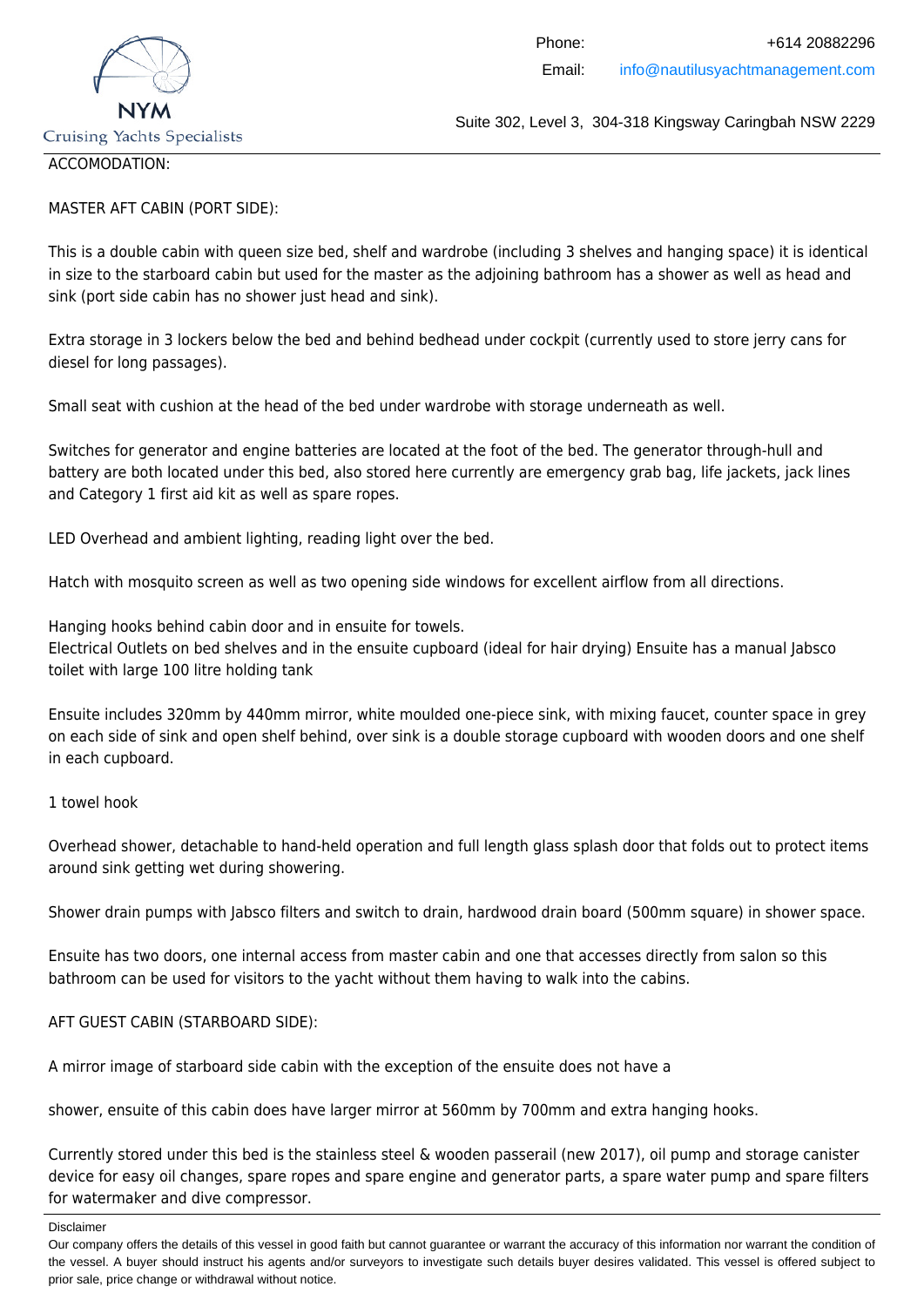

## FORWARD BUNKROOM CABIN (PORT SIDE):

Located forward of the galley and accessed from the small 'hallway' area that also includes the two linen cupboards and doorways to matching forward cabins and forward bathroom.

Features a double single bunk bed with lee cloth for top bunk. Full height wardrobe in two cupboards with shelf on top for top bunk.

Medium height single wardrobe with shelf on top for bottom bunk, electrical outlet on this shelf as well as light switch for the room.

Reading lights for each bunk as well as LED ceiling light.

Opening side window and overhead hatch with insect screen for ventilation.

Two large storage lockers under bottom bunk.

Currently stored in this room are the following which can be purchased as extras:

- large Engel fridge/freezer (38 litres can be used as 12v or 240 volt) wired in to run on 12 volt fridge circuit purchased 2018
- Coltri MCH 6 dive compressor purchased 2018
- Rainman watermaker backup petrol generator

### FORWARD DOUBLE CABIN (PORT SIDE):

Double bed with open storage shelf along the length of the bed, electrical outlet on shelf.

Storage cupboard at the head of the bed with 3 shelves inside 200mm depth, larger cupboard with 3 shelves inside 300mm depth at foot of bed with cushioned seat below, more storage under seat and under bed.

Bow thruster batteries are turned on just below the seat in this cabin.

Currently stored under this bed is the spare mainsail, storm sail, manual bilge pump, shore power leads x 2 including adaptor for larger shore power plugs (eg Denarau marina), hose for using dock water and various tools and spares (eg spare hinges, electrical fuses, plumbing pieces, mainsail cars, shackles, tackle blocks etc)

#### FORWARD DOUBLE CABIN (STARBOARD SIDE):

This cabin is a mirror image of forward port side cabin but the wardrobe and seat in this cabin are bigger and also includes a full-length mirror.

Double bed with open storage shelf along the length of the bed, electrical outlet on shelf.

Storage cupboard at the head of the bed with 3 shelves inside 200mm depth, larger double cupboard with 3 shelves inside 300mm depth and second cupboard same size but with hanging rod at foot of bed with cushioned seat below, more storage under seat and under bed.

Currently stored under this bed are personal and food items. Remove the wooden baseplate of the locker under this bed to access through-hull fittings for sonar and speed dial.

Our company offers the details of this vessel in good faith but cannot guarantee or warrant the accuracy of this information nor warrant the condition of the vessel. A buyer should instruct his agents and/or surveyors to investigate such details buyer desires validated. This vessel is offered subject to prior sale, price change or withdrawal without notice.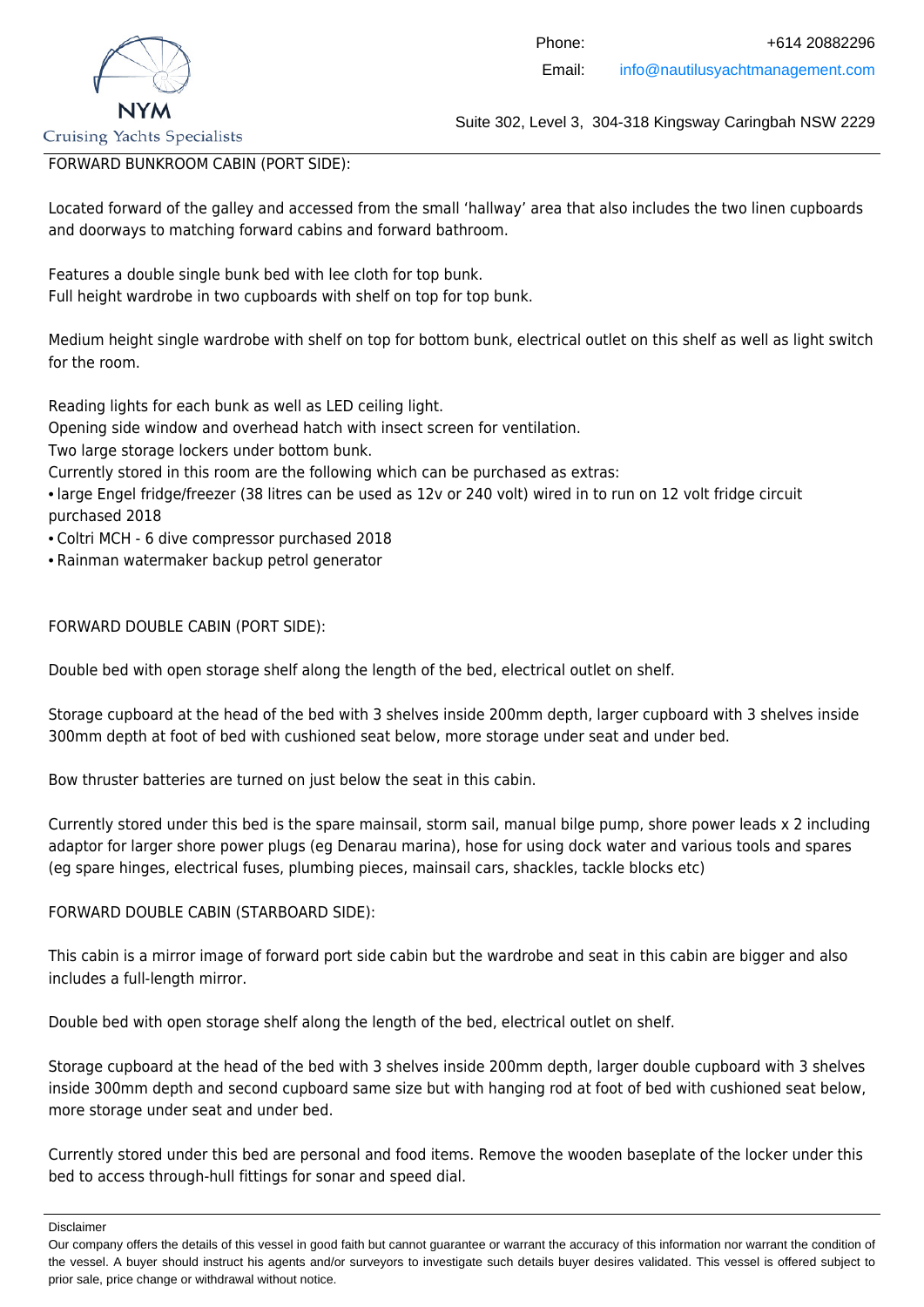

FORWARD BATHROOM (STARBOARD SIDE):

Bathroom has a manual Jabsco toilet with large 100 litre holding tank

Bathroom includes 300mm by 600mm mirror over sink, white moulded one-piece sink, with mixing faucet, counter space in grey on each side of sink and open shelf behind, to the left of the sink is a storage cupboard with wooden door and two shelves.

Overhead shower, detachable to hand-held operation and full length glass splash door that folds out to protect items around sink getting wet during showering.

Shower drain pumps with Jabsco filters and switch to drain, hardwood drain board (500mm square) in shower space.

ENGINE AND CONTROLS:

Volvo Penta D2-75F turbo 75hp

Full overhaul NZ winter 2020

New starter motor AUGUST 2021

Full service (oil change, oil and fuel filter change on both motor and generator, also replaced anode and air filter on generator). Ravmarine in Denarau did the starter motor and Josh did the service and filter change, so both motor and generator are fully up to date for servicing. (AUGUST 2021)

Work done NZ June 2020 by Coastline Marine: (invoice available on request) motor was removed from boat and serviced and tested in workshop:

Work to remove and replace Volvo 150s sail drive: remove Volvo D2-75 and service engine, service westerbeke genset, engine hours 1511 hrs and genset hours 1025 hrs Service westerbeke genset, change engine oil and oil filter, replace cooler zinc, change both fuel filters, remove sea water pump and fit service kit to pump, refit pump with new impeller, change water intake plumping and fit new sea water strainer, fit new belt, change air filter, run up engine on hose and recheck levels, Remove Volvo and old sail drive from boat, clean bulge, fit up new replacement sail drive including new fixed prop, bring engine back to workshop for service work, remove both heat exchanger and aftercooler, strip open and acid clean cores, reassemble coolers and refit to engine, fix small oil leaks around engine, clean up rust on engine mounts and touch up paint on engine as needed, chage all filters and engine oil, full with new engine coolant, fit new wear and shaft kits to sea water pump, fit new impeller, replace air filter, refit engine to boat, change exhaust and water intake pipes as needed, run up engine check gear shifting, recheck all levels, ready to sea test.

Sail drive and prop replaced in NZ winter 2020

Sound deadening panels in engine rooms

Racor Fuel filters / water separators

Fuel tank 380L, filling location on deck portside aft under grey lid by port helm.

Disclaimer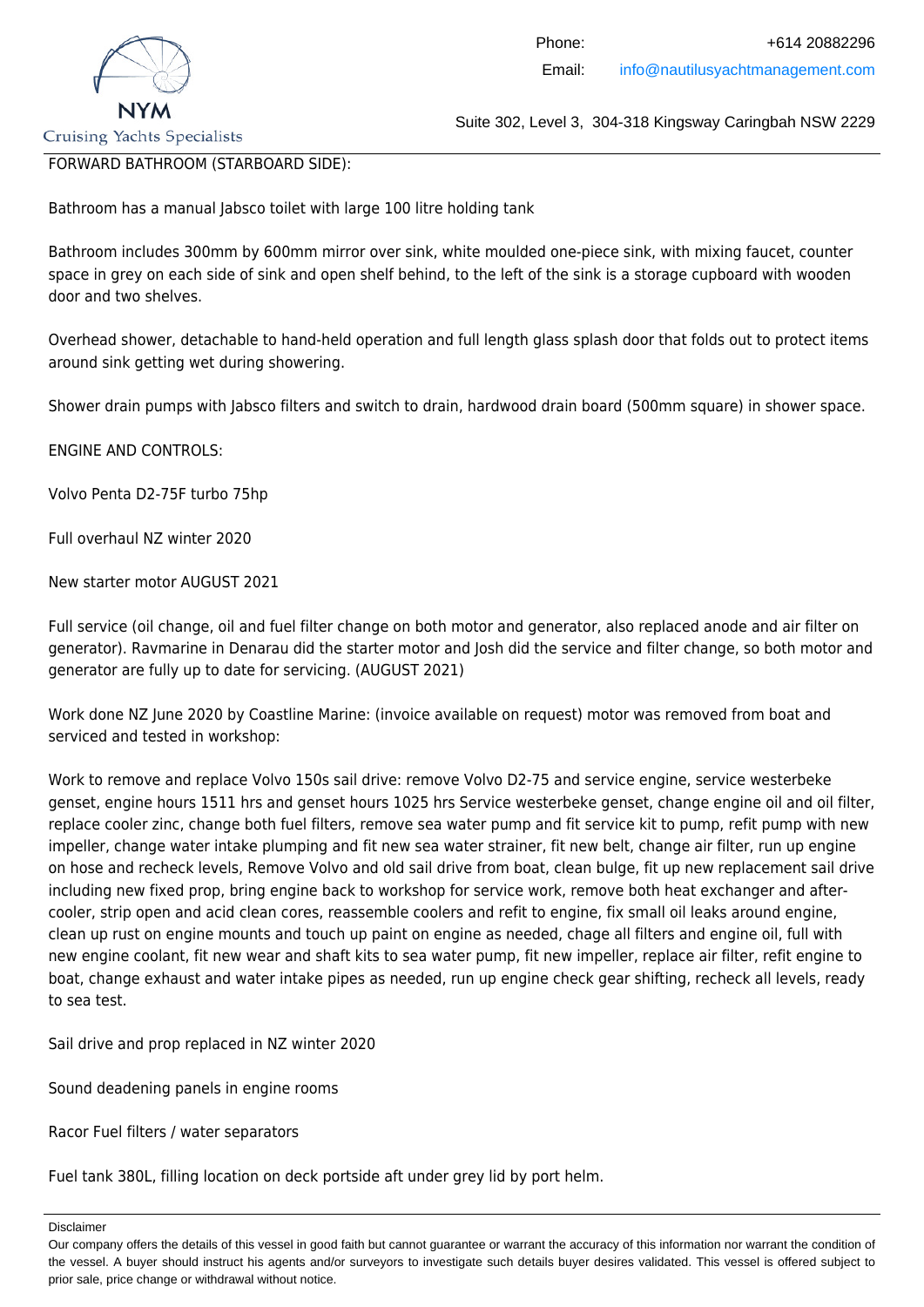

Engine hours: 1850 hours as at 6 August 2021

STEERING SYSTEMS:

Dual rudders and helms

Emergency tiller located with the emergency/secondary anchor in cockpit locker on starboard side.

PLUMBING HIGHLIGHTS:

Hot and cold pressurized fresh water system, water heater is located behind generator between the two aft cabins (accessed via the side panel on either bed), the water heater was replaced in NZ winter 2020.

Water maker new 2018, Rainman Electric High pressure pump and double membranes. AC version to suit 240 volt/50HZ high output version makes 100-140 litres per hour. Currently located in cockpit lazarette with its own electrical plug and dedicated through hull. We also have a separate back up Rainman petrol high pressure pump (uses Honda GXH50 2.1HP engine and connects to same membranes).

Electric bilge pumps with float switches and alarm in salon, anchor locker manual bilge, manual bilge in cockpit and portable manual bilge pump with pipe stowed under bed in forward portside cabin.

3 freshwater tanks total 850 litre capacity, two aft tanks 300 litres each, forward tank is 150 litre with extra 100 litre tank in anchor locker connected to forward tank. Filling ports located on top deck starboard side, controls to turn open tank into internal system under sink cupboard in aft starboard cabin, water pump also located here and new spare pump under bed in same cabin.

Note all under water through hulls replaced with new plastic through hulls in NZ winter 2020.

NAVIGATION:

All navigation equipment purchased in New Zealand and installed in Greece May 2018.

Raymarine Chart Plotter 2018 Axiom Series, 23 cm (9") screen Hybrid Touch located at helm, benefit of this is that you can use it as a touch screen in normal conditions or use the dial in wet conditions when touchscreens don't work well.

AIS type B (2018 Vesper XB-8000)

VHF (2018 Ray 50)

Wind/Speed/Depth gauges at helm (2018 Ray 150 tridata system)

Sonar (2018 Raymarine)

Raymarine Quantum radar, turn on at switchboard display on plotter

#### COMMUNICATION:

Our company offers the details of this vessel in good faith but cannot guarantee or warrant the accuracy of this information nor warrant the condition of the vessel. A buyer should instruct his agents and/or surveyors to investigate such details buyer desires validated. This vessel is offered subject to prior sale, price change or withdrawal without notice.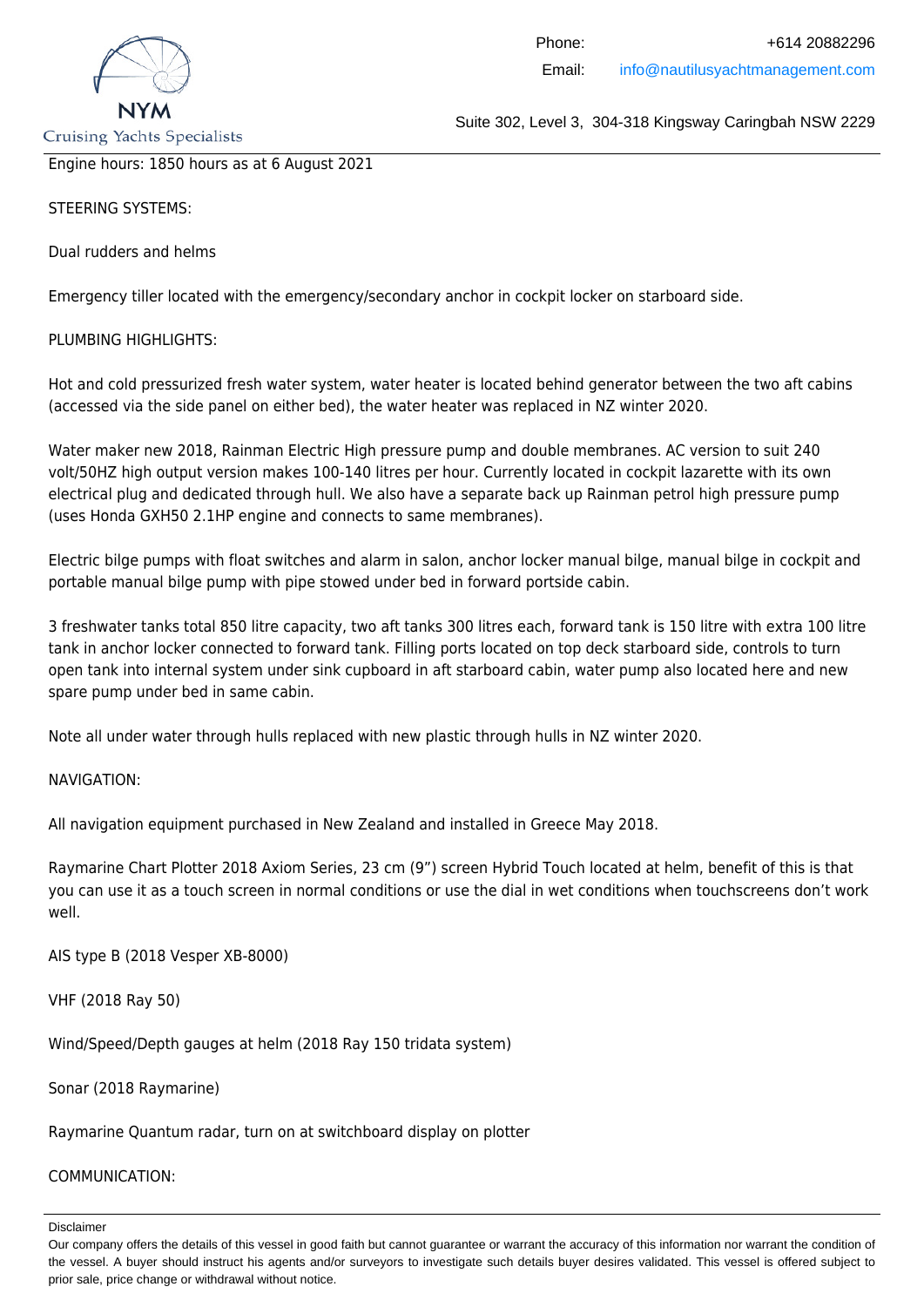

VHF Ray 50 new 2018 located next to chart table.

Iridium Go! unit located indoors next to chart table hardwired to antenna located on port side of bimini.

Bluetooth/wifi via Raymarine and Iridium Go! Both connect on apps via phone or ipad for communication and watches down below.

Can use Predictwind via Iridium Offshore app with additional subscription charges for both Predictwind and Iridium Go, we have a Predictwind Tracking page for Nikau which shows her track from Europe til current location that new owners can continue.

ELECTRICAL:

DC: 12V AC 240V

Boat is wired in 220-240V grade as built in Germany, European plugs throughout (we have European kettle, toaster, smoothie maker and printer that we are happy to leave with the boat)

Additional AC outlet sockets installed throughout boat 12v outlet sockets at switchboard by chart table

Monitor House battery using Victron BMV-700 battery monitor, unit located on end of salon seat opposite galley sink, can also be monitored on Victron Connect app on iphone, also use this app to monitor input from solar, charger, generator etc

Engines starter battery isolator switches (in port aft cabin)

Pioneer Sound System located at switchboard (by chart table) with bluetooth, auxiliary, USB charger, AM/FM radio Speakers in salon and Sony marine speaker in cockpit table. Note - outdoor speaker was crackling so we disconnected the wires will need repair/replace.

84 cm (33") Samsung TV

Generator - Westerbeke, 50Hz, 1500rpm, 6Kva, 220V with sound shield (NEW 2018)

800 AMP hour (8 x 100amp hour) AGM batteries these were new in NZ winter 2020

Start batteries for motor (new winter 2020) and generator (new May 2018)

Solbian flexi solar panels (4 x 150W new 2018, Italian made!), linked to Victron smart solar chargers located under chart table seat.

Duogen wind and hydro generator, new 2018 installed in Gibralter

Battery chargers - 2018 Victron Multiplus Charger/Inverter 12/3000/120 with backup 2018 Victron Charger 60amp. Victron 60amp charger located under bookshelf next to chart table and operated by green switch next to chart table. Victron Multiplus located under chart table seat and switched by Victron multi control just above seat.

Our company offers the details of this vessel in good faith but cannot guarantee or warrant the accuracy of this information nor warrant the condition of the vessel. A buyer should instruct his agents and/or surveyors to investigate such details buyer desires validated. This vessel is offered subject to prior sale, price change or withdrawal without notice.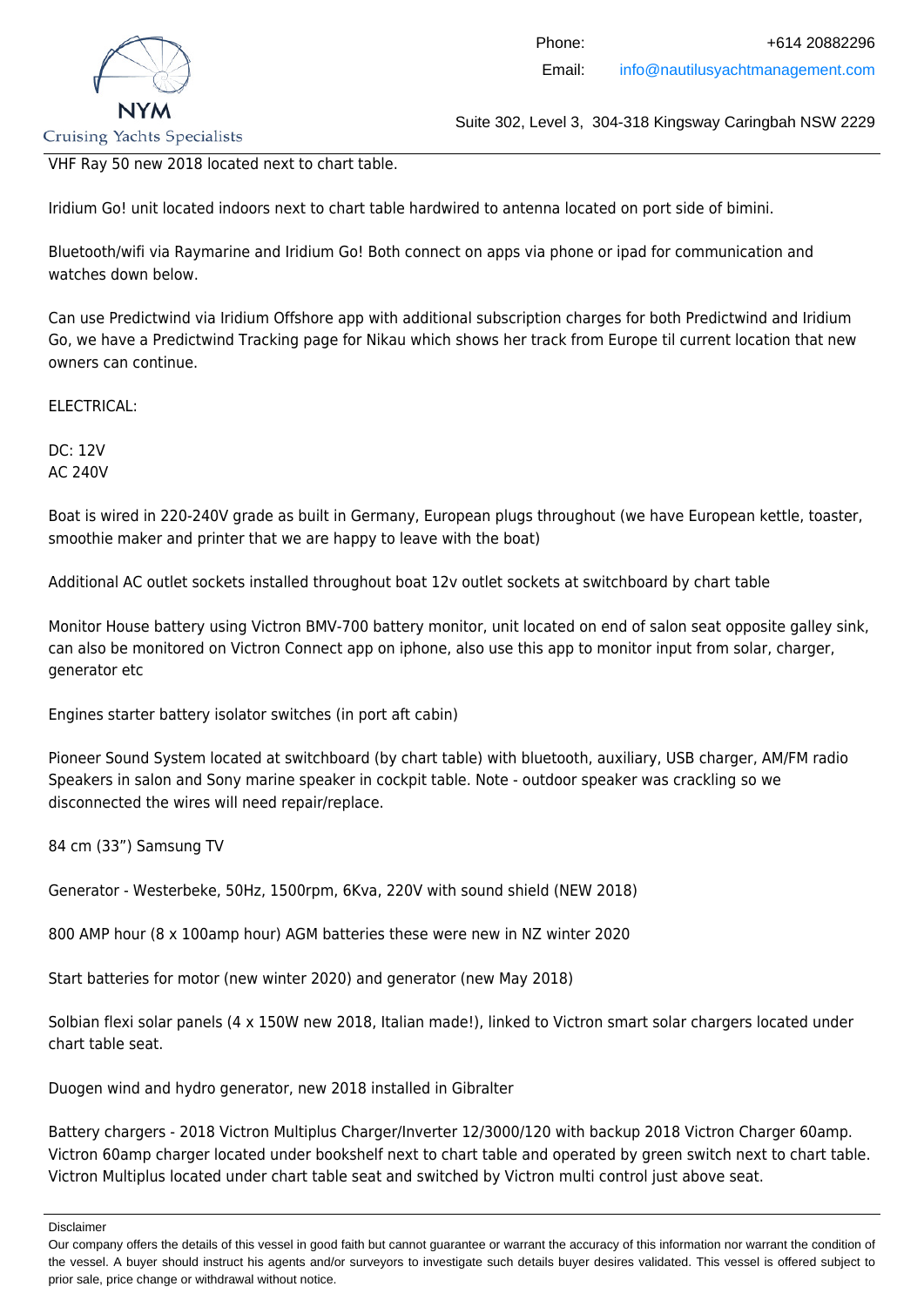

### DECK FITTINGS:

Guardwires with stanchions, bases, port and starboard side gates

Cables x 2 across stern

Electrical anchor windlass - Quick (replaced Italy 2017)

Large Delta anchor

Galvanized chain 100 meters of 12mm chain

Anchor bow roller Reserve anchor bow roller

Anchor locker has ropes for tying to dock, two long, two short plus spring line and long line for tying to shore. Large ball fender and 7 normal size fenders all kept in anchor locker. Also in anchor locker is a bosuns chair for going up the mast, snubber for anchor and electric controls for anchor chain (manual switch for anchor chain also located at helm).

Structured Cloth-top bimini over helm seating, sprayhood over cockpit ropes.

8 spinlock jammers for sheets plus 2 extra loadbearing spinlock jammers for Main and Genoa halyards.

Swim ladder

Cockpit shower

Cockpit table with surround seating

Acrylic side windows 12 opening, 6 fixed Hatches, 5 large, 10 medium, 2 small

1 BowPulpit

- 2 Stern Pushpits 6 mooring cleats
- 2 winch handles
- 2 winch handle pockets in sprayhood
- 6 manual winches at helm
- 2 Padeyes to allow for spinnaker tackle

Custom cushions for cockpit and aft seating area

Outboard Engine bracket for storage underway

Crane mounted on transom for outboard engine retrieval

#### Disclaimer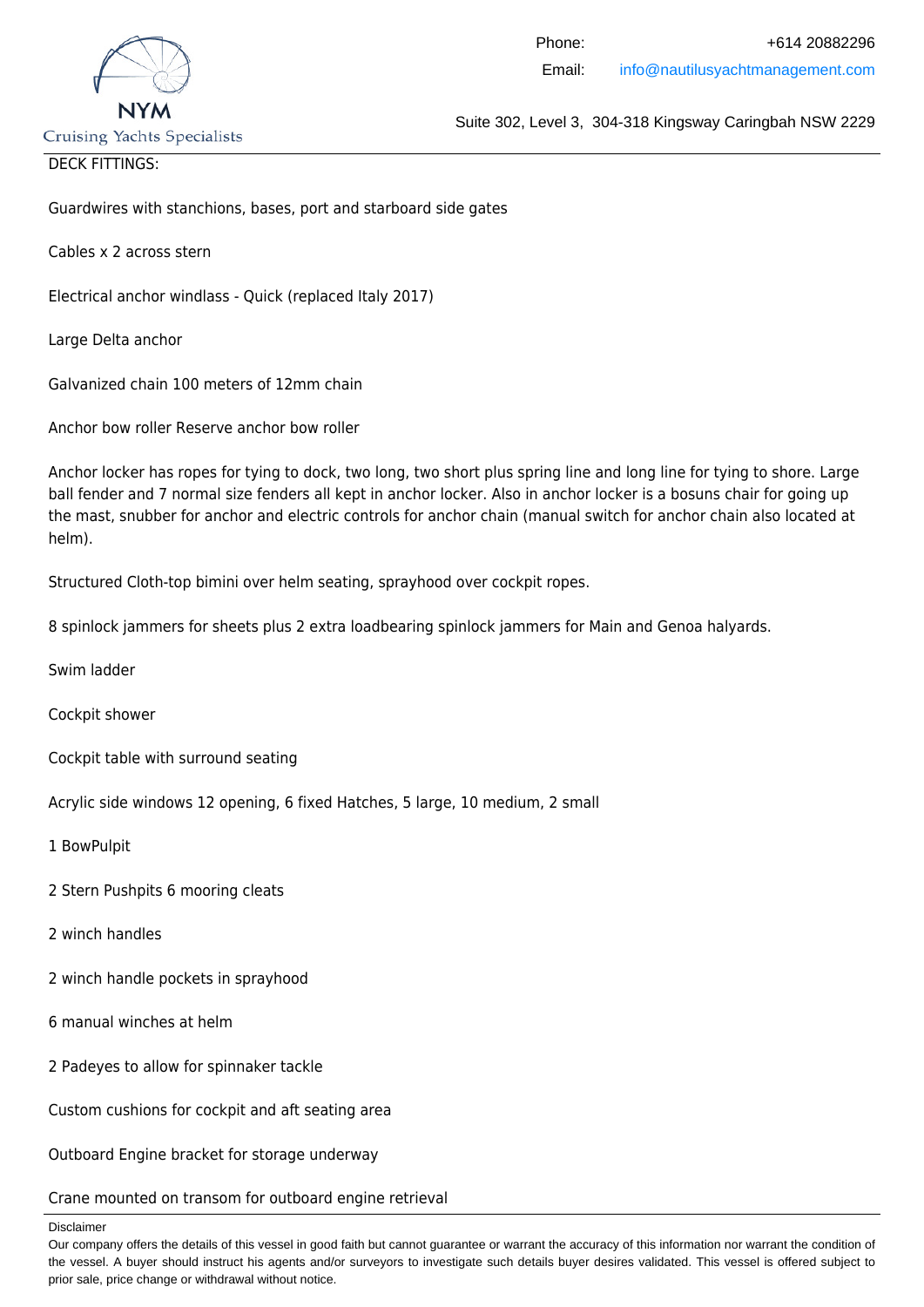

## Phone: +614 20882296 Email: info@nautilusyachtmanagement.com

**Cruising Yachts Specialists** 

Suite 302, Level 3, 304-318 Kingsway Caringbah NSW 2229

Domed covers for all deck hatches for sun protection when boat is stored in matching sunbrella to bimini etc (currently stored under starboard aft cabin bed)

RUNNIGN RIGGING:

Main sheets x 2 (new Malta 2018)

Genoa sheets x 2 (new Malta 2018)

Halyards for main (new in NZ 2021) , genoa, spinnaker (new Malta 2018) and spares (under portside aft bed)

Reefs x 2 (blue is first reef, red is second, holes in main for third if required) Main boom topping lift Mainsail outhaul

MAST, RIGGING AND SAILS:

Selden Aluminum mast and boom

Selden gas strut for kicker (internal gas canister replaced NZ 2020) Selden genoa furler on bow

Selden pole located starboard side of bow for poling out genoa in order to sail wing on wing downwind (new 2018)

Alpha sails (Greece, new 2018) mainsail full battened, Selden mainsail cars (spares under forward posrtside bed), spare battens in sail cover along boom.

Alpha sails (Greece, new 2018) furling genoa with sunbrella sunstrip Boom sail cover

Storm sail (our old genoa modified April 2021 to become storm sail for Cat 1 safety certificate) stored as spare under forward cabin beds

Original mainsail stored as spare under forward cabin beds

Rig report available from Dec 2020, spreader stays replaced Feb 2021, port side stay replaced Greece 2018, Lewmar winch internals replaced and serviced Jan 2021.

Genneka furling system and genneka (sail needs repair or replacement) new Greece 2018, these are in NZ but can be sold as extras and sent back to Nikau.

SAFETY GEAR:

Lifering with whistle and light x 2

12 Lifejackets - large orange traditional design

Available as extras: 2 x adult spinlock jackets (auto inflate with hood, light & double tether) with Ocean signal MOB recue me AIS attached, 2 x adult manual inflate 150N lifejackets with Ocean signal MOB recue me AIS attached & single tether, 1 x child size spinlock auto-inflate lifejacket Ocean signal MOB recue me AIS attached & single tether. All new 2018.

Disclaimer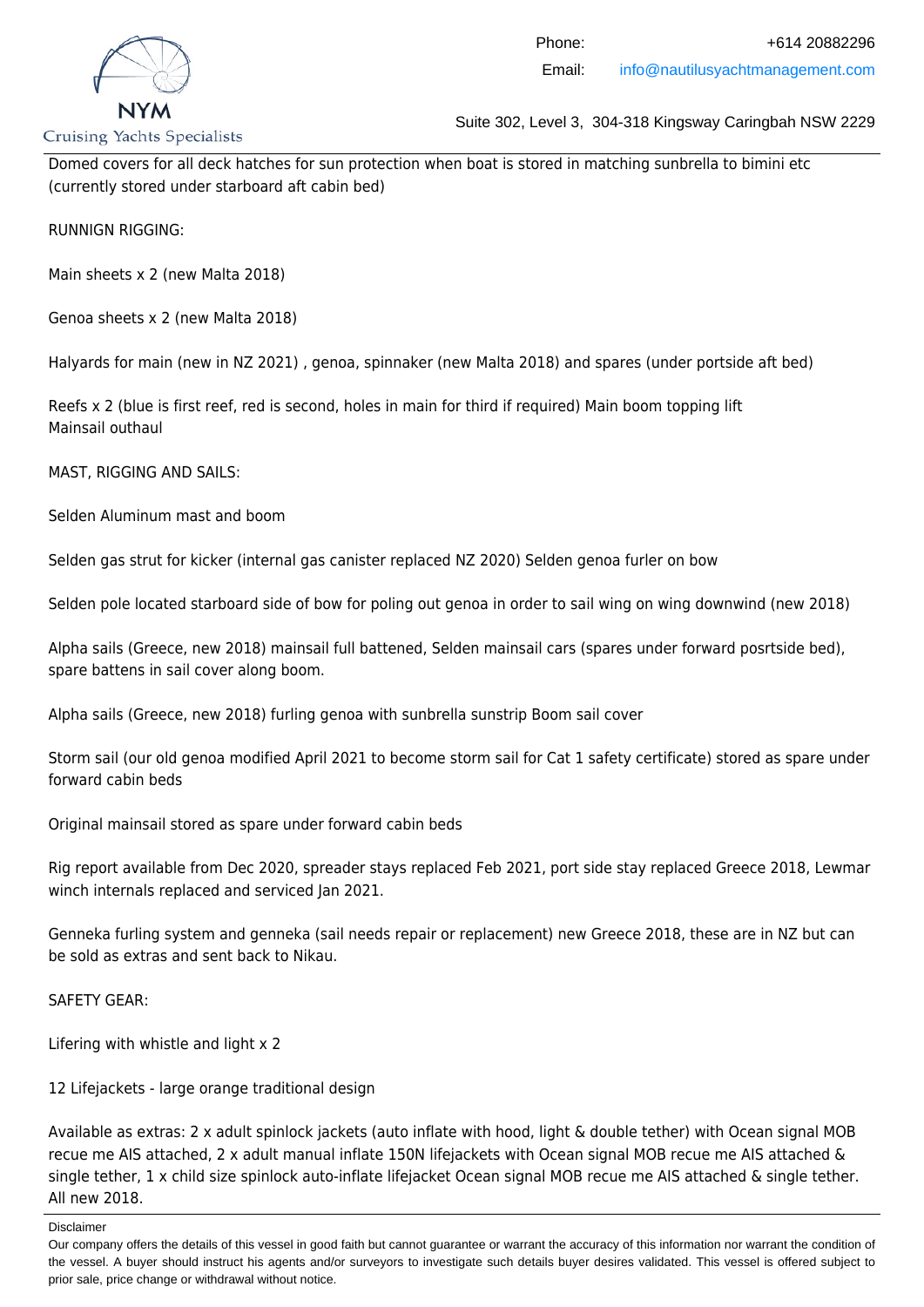

Raymarine MOB system on chart plotter, connected to MOB rescue me AIS on lifejackets

GPS EPIRB in grab-bag Ocean Signal Rescue Me Epirb 1

Grab bag with emergency rations, EPIRB, solar phone charger, fishing gear, knife, chopping board, first aid kit etc located under portside aft cabin bed

Plastimo 8 person Liferaft offshore version, new March 2018,located in front of mast on deck

1 Fire Extinguisher in salon under chart table 1 Fire Extinguisher in salon under kitchen sink Fire blanket in salon connected to seat opposite kitchen sink 1 Fire Extinguisher in engine bay

Air canister fog horn 3 Jacklines located under portside aft cabin bed

Dan buoy to connect to life ring when on ocean passages located on deck tied to grab rail

Signal blanket located under portside aft cabin bed Floating throw line located under portside aft cabin bed Drougue located under portside aft cabin bed

DINGHY:

3.1 metre Hon-wave dinghy, aluminum hard bottom with 2 oars, anchor and canister for gasoline, new Greece 2018

Honda 20 hp, 4 stroke outboard engine, new Greece 2018 Outboard motor cover in matching sunbrella to bimini & sail cover

Outboard Engine bracket (for storage under way) Crane mounted on transom for outboard engine lift

HOUSEHOLD ITEMS:

Fully outfitted galley

9 x plastic dinner plates original Bavaria brand, 10 x plastic dinner plates earthernware look from Pottery Barn Dubai new 2018

10 x plastic side plates original Bavaria brand 5 x ceramic black soup bowls 9 x plastic cereal bowls original Bavaria brand 9 x coffee cups assorted 9 x plastic drinking glasses

1 x large stainless steel serving bowl, 1 large plastic salad bowl, 1 ceramic serving bowl

1 x two slice electric toaster (only use with generator not inverter) 1 x gas top two slice toaster 1 x electric kettle. 1 x gas stovetop kettle

1 x smoothie maker with two storage canisters

Our company offers the details of this vessel in good faith but cannot guarantee or warrant the accuracy of this information nor warrant the condition of the vessel. A buyer should instruct his agents and/or surveyors to investigate such details buyer desires validated. This vessel is offered subject to prior sale, price change or withdrawal without notice.